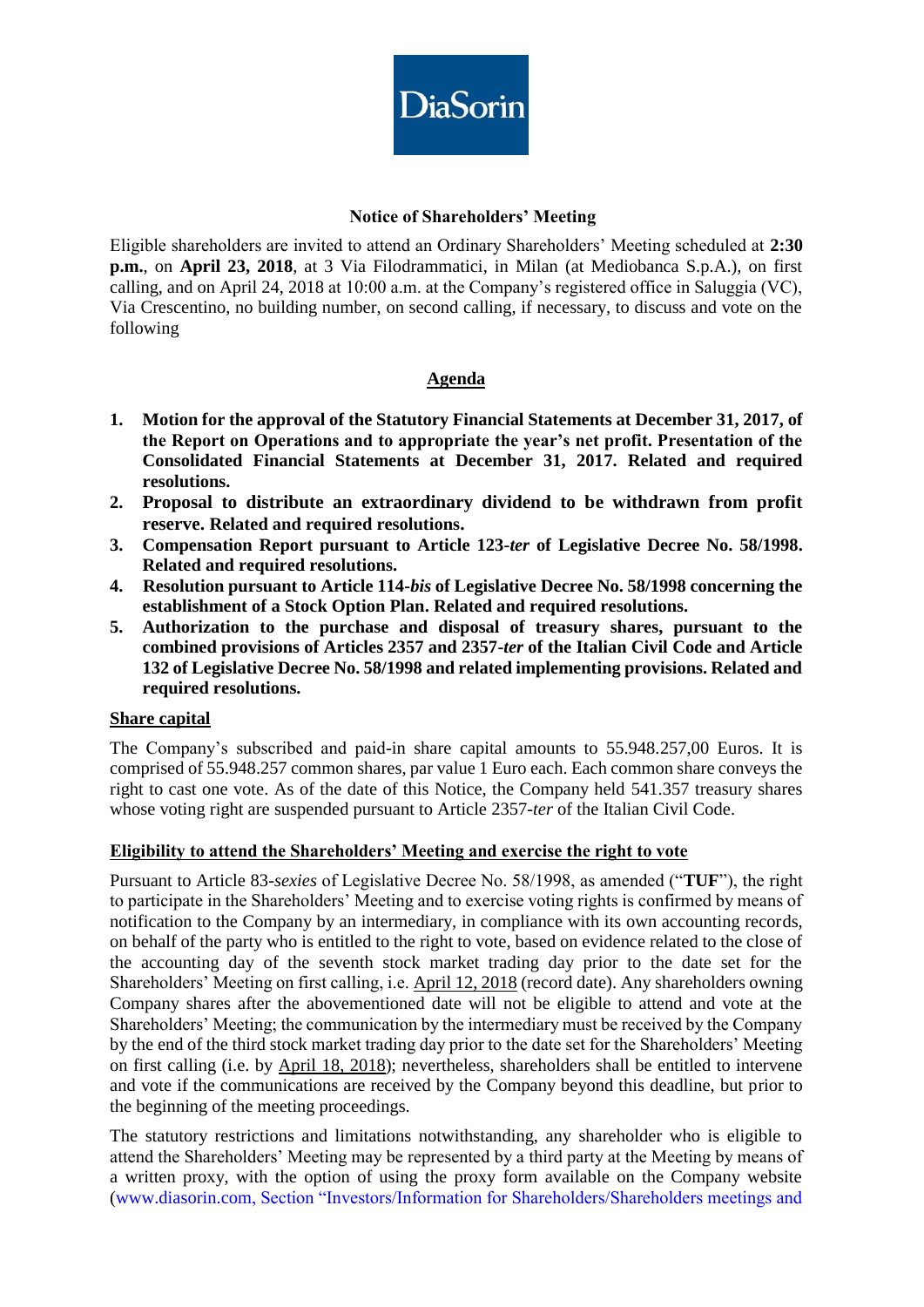board/2018"). The proxy may be notified to the Company by registered letter sent to the Company's registered office or by means of an electronic communication sent to the following certified e-mail address affarisocietari.pec@legal.diasorin.it.

The proxy may be granted, free of charge for the delegating party (except for the mailing costs), with voting instructions on all or some of the proposed resolutions on the agenda, to Società per Amministrazioni Fiduciarie Spafid S.p.A. with registered office in Milan, - as the Designated Representative appointed by the company pursuant to art 135-*undecies* of Legislative Decree no. 58 of 24 February 1998.

The proxy shall contain voting instructions on all or some of the proposed resolutions on the agenda and be valid only for those proposed resolutions in relation to which voting instructions have been granted. The proxy may be granted to Spafid only in its capacity as Delegated Representative appointed by the Company.

The proxy shall be granted by signing a specific proxy form, in the manner described below, at the company's registered office or on the company's website [\(www.diasorin.com,](http://www.diasorin.com/) Section "Investors/Information for Shareholders/Shareholders' Meeting and Board/ 2018").

The original proxy form shall be received by said Designated Representative by the end of the second trading day prior to the date set for the Shareholders' Meeting, also on second calling (i.e. by 11:59 PM on April 19, 2018 or, should the Shareholders' Meeting be held on second calling, by 11:59 PM on April 20, 2018) to the following address: Spafid S.p.A., Foro Buonaparte, 10 – 20121 Milano, Ref. "2018 DIASORIN Shareholders' Meeting Proxy". The proxy shall be delivered by hand during office hours (from 9:00 AM to 5:00 PM) or by registered letter with return receipt or by courier. It being understood that the proxy shall be sent in original and completed with voting instructions, it may also be notified electronically to the certified email address at assemblee@pec.spafid.it. A proxy form with digital signature sent, in accordance with current regulation, to the said certified e-mail satisfies the requisite of written form.

The proxy and voting instructions may be revoked by the end of the second trading day prior to the date set for the Shareholders' Meeting, also on second calling (i.e. by 11:59 PM on April 19, 2018 or, should the Shareholders' Meeting be held on second calling, by 11:59 PM on April 20, 2018) in the manner described above.

Shares for which full or partial proxy is granted are calculated for the purpose of determining due constitution of the Shareholders' Meeting; with regard to proposed resolutions for which no voting instructions are given, the shares of the Shareholder concerned are not considered in calculating the majority and the percentage of capital required for the Resolutions to be carried.

No postal or electronic voting procedures are envisaged.

#### **Right to submit questions on the items in the Agenda**

Pursuant to Article 127-ter of the TUF, shareholders may submit questions about the items on the Agenda before the Shareholders' Meeting. Questions must be submitted in a letter addressed to DiaSorin S.p.A, Via Crescentino, no building number, 13040 Saluggia (VC), to the attention of the Corporate Legal Affairs Office, or by means of a certified e-mail sent to the following address: [affarisocietari.pec@legal.diasorin.it.](mailto:affarisocietari@diasorin.it) Only questions that are strictly pertinent to the items on the Meeting's Agenda will be accepted. Questions must be received by April 20, 2018, accompanied by the personal data of the shareholder (first and last name, or company name, place and date of birth and tax I.D. number) and the required communication by the qualified intermediary pursuant to Article 23, Paragraph 1, of the Regulation concerning centrally managed services, payment, guarantee systems and the related management companies adopted by Banca d'Italia and Consob on February 22, 2008, as subsequently amended, ("**Joint Regulations**") proving the legitimacy of the exercise of such right. However, the certification is not required if the Company already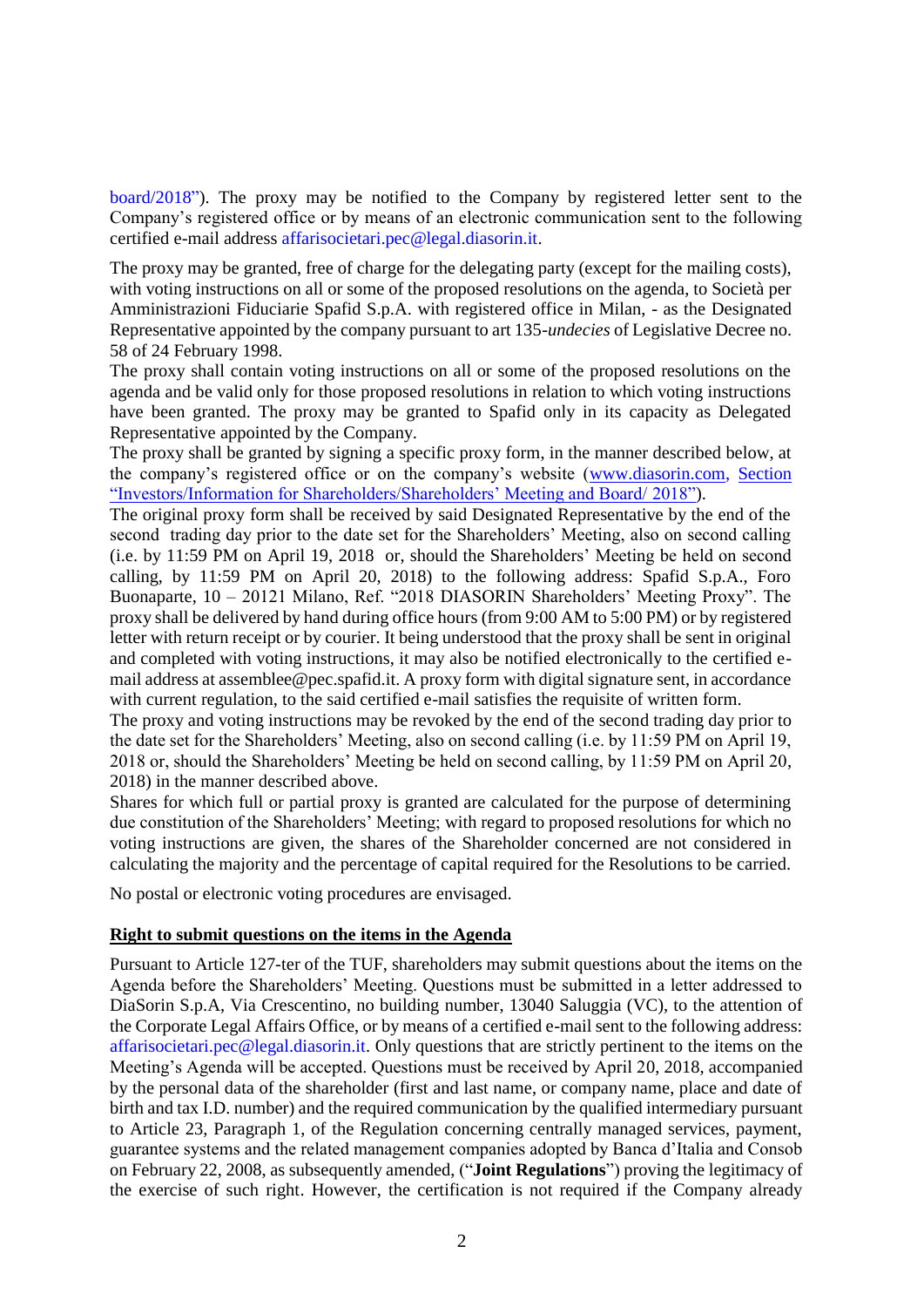received the intermediary's communication needed to attend the Shareholders' Meeting. The Company may answer questions either by publishing them on its website [\(www.diasorin.com,](http://www.diasorin.com/) Section "Investors/Information for Shareholders/Shareholders meeting and board/2018") or, at the latest, during the Shareholders' Meeting.

#### **Right to amend and add motions to items in the Meeting's Agenda**

Pursuant to Article 126-*bis* of the TUF, shareholders who, individually or jointly, represent at least one-fortieth of the Company's share capital may request in writing, within 10 days from the publication of this Notice (i.e. by March 29, 2018) that the Meeting's Agenda be amended, listing on their application the additional items or further motions to items already included in the Agenda that they are suggesting. Any additions made to the items on the Agenda of the Shareholders' Meeting as a result of such requests must be publicized in the same manner required for the publication of the Notice of Shareholders' Meeting, at least 15 days before the date of the Shareholders' Meeting (i.e. by April 8, 2018). Amendments are not allowed for items on the Agenda with regard to which, pursuant to law, the Shareholders' Meeting is required to vote upon a motion submitted by the Board of Directors or based on a draft or report prepared by the Board of Directors, other than those referred to in Article 125-*ter*, Paragraph 1, of the TUF. Amendments, delivered within the deadline and at the address mentioned above, must be sent to the Company by registered letter with return receipt or by an e-mail communication sent to the following certified email address: [affarisocietari.pec@legal.diasorin.it,](mailto:affarisocietari@diasorin.it) and they must be accompanied by a report on the items submitted for discussion. The right to exercise this right is attested by a communication to the Company by the qualified intermediary pursuant to Article 23, Paragraph 1, of the Joint Regulations certifying the ownership of the shares by the requesting shareholders, valid as of the date of the request. The report by the requesting shareholders, along with any pertinent assessments by the relevant corporate boards, will be published at the same time as such additions to the agenda will be published.

\*\*\* \*\*\* \*\*\*

The documents pertaining to the Shareholders' Meeting will be made available to the public at the Company's registered office and on the Company's website (www.diasorin.com, Section "Investors/Information for shareholders/Shareholders' meeting and board/2018") according to the other procedures envisaged by Consob regulations:

- at least 30 days before the date of the Shareholders' Meeting on first calling, i.e. by March 24, 2018, the Report and Motions for resolutions concerning all items of the agenda, as well as the Information Memorandum on the Stock Option Plan prepared pursuant to Article 84 *bis* of the Issuers' Regulation;
- at least 21 days before the date of Shareholders' Meeting on first calling, i.e. by April 2, 2018:
	- The Annual Financial Report as at December 31, 2017 pursuant to Article 154-*ter* of the TUF (including the draft of Statutory Financial Statements and the Consolidated Financial Statements at December 31, 2017, the Report on Operations  $-$  including the Consolidated non-financial statement pursuant to Articles 3 and 4 of Legislative Decree no. 254/2016 as at December 31, 2017 – the Annual Corporate Governance Report and the certifications and reports provided by law);
	- The Compensation Report pursuant to Article123-*ter* of the TUF and Article 84-*quater* of the Issuers' Regulation;